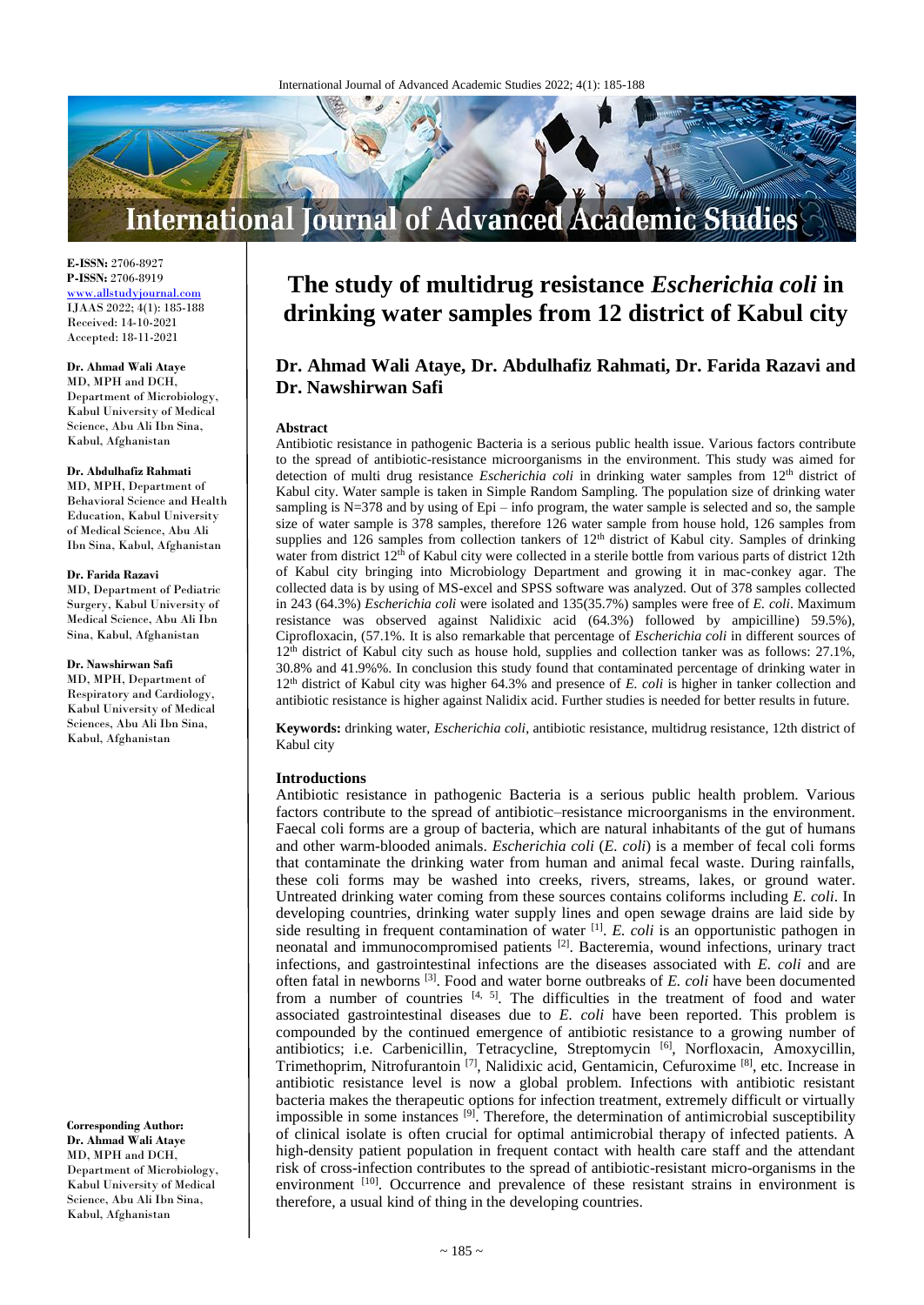#### **Review Literatures**

*Escherichia coli* is normal flora of human gastrointestinal system and is isolated from stool of humans [15] . *Escherichia coli* is one of the most common bacteria which cause diarrhea in humans. Pathogenic species of *Escherichia coli* which are included enter pathogenic *Escherichia coli*, enterotoxigenic *Escherichia coli*, enteroinvasive *Escherichia coli* and enteroaggregative *Escherichia coli*, they could cause diarrhea.16 enterotoxigenic *Escherichia coli* are present in food and water resources of developing countries and it also caused diarrhea among children under age of two years in developing countries. Approximately a healthy person swallows 108 up to 1010 enterotoxigenic Escherichia coli, it could cause diarrhea <sup>[17]</sup>. Also enterotoxigenic *Escherichia coli* among those passengers which are traveling to tropical and subtropical countries and faced into contaminated food and water, it may cause diarrhea. Moreover, enterotoxigenic *Escherichia coli* also may be one of bacterial cause of diarrhea in developed countries of the world [18, 19] . *Escherichia coli* could easily grow under aerobic conditions, and on mac-conkey agar and could produce pink colony and it shows that *Escherichia coli* ferments glucose. The most significant chemical reaction for identification of *Escherichia coli* is indole test and at 99% it is indole positive  $[20]$ . A lot of research studies have been conducted to identify the multidrug resistance *Escherichia coli* in drinking water. One study which has been conducted in drinking water of Alhasa region of Saudi Arabia in 2010, it shows that contamination percentage of drinking water with *Escherichia coli* is 86.7%. As 57.7% of isolated *Escherichia coli* is at least resistant against three antimicrobial drugs such as Ampicillin, Nalidixic acid and Ciprofloxacin and 42.3% of isolated *Escherichia coli* is resistant against one or more than one antimicrobial drugs.21Moreover, a study is in Meso state of India in 2016, shows that 54% of isolated *Escherichia coli* in drinking water is resistant against antimicrobial drugs,16% of isolated *Escherichia coli* in drinking water has intermediate effect against antimicrobial drugs and 30% of isolated *Escherichia coli* is sensitive against antimicrobial drugs.22 Problem statement, Questions and Tentative Hypothesis Water is a basic requirement of life and health and a basic nutrient of the human body. Water related diseases continue to be one of the major health problems globally. Everyday water related diseases cause the death of thousands of children, untold sufferings and loss of working time. About 4 billion cases of diarrhea occur annually worldwide of which 88% is attributed to unsafe water supply, inadequate sanitation and hygiene. Kabul city is the capital and most populated city in the country. The estimated population of Kabul city is approximately five million. This city has been facing different challenges like overgrowing population and rapid urbanization. Situations of water and environmental sanitation and hygiene have deteriorated in the city; Kabul

city was initially designed for the population of one million but is now home to population around four million.

## **Hypothesis**

The Contamination level with multi- drug resistant *E. coli* is high among different sources of water in Kabul city.

## **Research questions**

- 1. What is the percentage of Multi drug resistance *Escherichia coli* in drinking water of District 12<sup>th</sup> of Kabul city?
- 2. The Multi drug resistance *Escherichia coli* is resistant against which antimicrobial drugs?

## **Research Objectives**

- 1. This study is aimed to detect multi drug resistance *Escherichia coli* in drinking water samples (household, supplies and collection tanker) of district  $12<sup>th</sup>$  in Kabul city.
- 2. To identify whether there exists any difference regarding water contamination of district 12 th of Kabul city and different sources of water.

## **Inclusion criteria**

Drinking water of household, water supply and collection tanker of district 12<sup>th</sup> of Kabul city.

## **Exclusion criteria**

Drinking water of other sources of other districts of Kabul city.

## **Methods and Materials**

This study is a descriptive Cross Sectional done in spring of 2021 (March–April-May). Water samples were taken using Simple Random Sampling method from District  $12<sup>th</sup>$  of Kabul city were selected by using the convenient sampling method, from water sources of household, suppliers and from collection tankers.

The population size of drinking water sample is  $N=378$  and by using of Epi – info program, the water sample is selected and so, the sample size of water sample is 378 samples, therefore 126 water sample from house hold, 126 samples from suppliers and 126 samples from collection tankers of 12<sup>th</sup> district of Kabul city

Samples of drinking water will be collected in a sterile bottle from various locations of 12 district of Kabul city. Immediately the water sample would be brought to Microbiology Department and growing it in mac-conkey agar. The collected data would be analyzed by using of Ms Excel and SPSS software.

## **Results**

Out of 378 samples collected in 243 (64.3%) *Escherichia coli* were isolated and 135(35.7%) samples were free of *E. coli*. Maximum resistance was observed against Nalidixic acid (64.3%) followed by ampicilline (59.5%), Ciprofloxacin, (57.1% (and ceftriaxone (59.5%).It is also remarkable that percentage of *Escherichia coli* in different sources of 12th district of Kabul city such as house hold, supplies and collection tanker was as follows: 27.1%, 30.8% and 41.9%. In this study it was found, that contaminated percentage of drinking water in  $12<sup>th</sup>$  district of Kabul city was higher. Tables (2, 3, 4).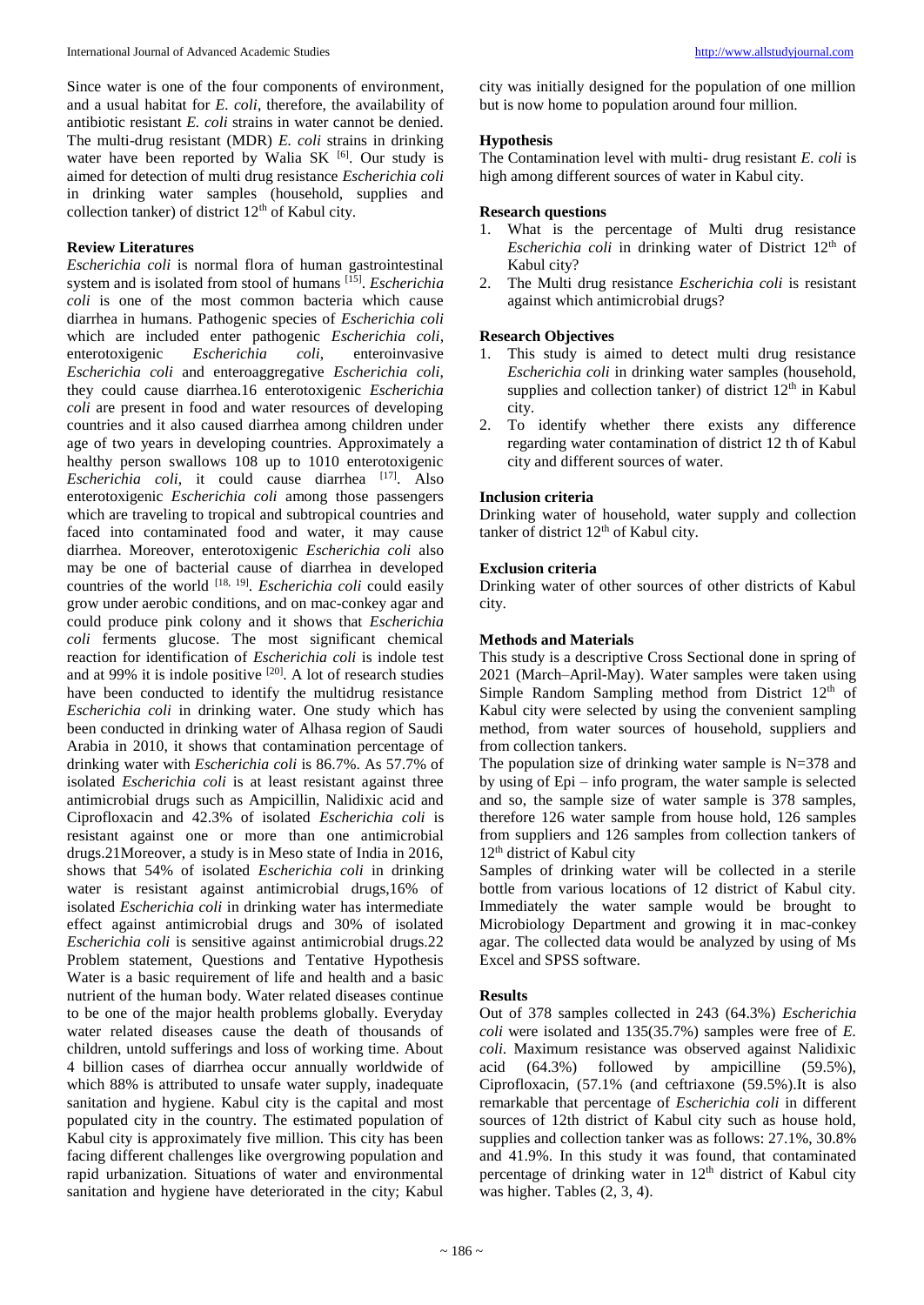**Table 1:** Show the different sources of drinking water in district 12<sup>th</sup> of Kabul city

| <b>Water source</b>       |     |          | <b>Frequency Percentage Total percentage</b> |
|---------------------------|-----|----------|----------------------------------------------|
| House hold                | 126 | $33.3\%$ | 33.3 <sup>2</sup>                            |
| Supplies                  | 126 | $33.3\%$ | $33.3\%$                                     |
| <b>Collection Tankers</b> | 126 | $33.3\%$ | $33.3\%$                                     |
| Total                     |     |          |                                              |

**Table 2:** Show the percentage of *E. coli* in drinking Water of district 12th of Kabul city

| The presence of E. coli<br>in drinking water |     | Frequency   Percentage | <b>Total</b><br>percentage |
|----------------------------------------------|-----|------------------------|----------------------------|
| Yes                                          | 243 | 64.3%                  | 64.3%                      |
| No                                           | 135 | 35.7%                  | 35.7%                      |
| Total                                        | 378 | 100%                   | 100%                       |

**Table 3:** Show the percentage of *E. coli* in different sources drinking water of  $12<sup>th</sup>$  district of Kabul city

| The percentage of E. coli in house hold       | 27.1% (22)     |
|-----------------------------------------------|----------------|
| source                                        | samples)       |
| The percentage of E. coli in supplies sources | 30.87%         |
|                                               | (25 samples)   |
| The percentage of E. coli in collection       | 41.98%         |
| tanker                                        | $(34$ samples) |

**Table 4:** Show the Result of Antibiogram of different Antibiotics for drinking water of  $12<sup>th</sup>$  district in Kabul city.

| <b>Antibiotics</b>                      |    | <b>Frequency Percentage</b> |
|-----------------------------------------|----|-----------------------------|
| Nalidixic acid Resistance               | 81 | 64.3%                       |
| <b>Ampicilline Sensitive Resistance</b> | 79 | 59.5%                       |
| Ceftriaxone Sensitive Resistance        | 79 | 59.5%                       |
| Ciprofloxacin Sensitive Resistance      | 78 | 57.1%                       |

#### **Discussions**

Since their discovery, antimicrobial drugs have been proved remarkably effective for the control of bacterial infections. However, it was soon evidenced that bacterial pathogens were unlikely to surrender unconditionally, and some pathogens rapidly became resistant to many of the first effective drugs [23].

Over the past few decades, antimicrobials have become increasingly available for a broad range of pathogens. Due to the widespread use of these drugs, new forms of antimicrobial resistance have emerged [24]. Antibiotic resistance profile for clinical *E. coli* isolates have well been documented by various workers. Opportunistic pathogens presenting broad-spectrum antibiotic resistance have emerged extensively in hospital environments, causing serious infections in immunocompromised hosts [25]. However, less attention is given to environmental *E. coli* isolates. Almost same results for *E. coli* strains isolated from drinking water have been reported by Walia SK in 2004.

#### **Conclusion**

In this study it was found that contaminated percentage of drinking water in  $12<sup>th</sup>$  district of Kabul city was higher 64.3% and presence of *E. coli* is higher in tanker collection and antibiotic resistance is higher against Nalidix acid. Further studies is needed for better results in future.

#### **Conflict of interest**

The authors have no conflict of interest.

#### **References**

- 1. Ahmed I, *et al*. Hepatitis E in Pakistan. East Mediterr Health J, 2010, 121-128.
- 2. Alrashed KM, *et al*. Resistant gram-negative bacilli and antibiotic consumptionin Zarqa, Jordan. Pak J Med Sci, 2011, 63-59.
- 3. Bax R, *et al*. The future challenges facing the development of new antimicrobial drugs. Nat Rev Drug Discovery, 2002, 910-895. Retrieved from http://www.ncbi.nlm.nih.gov/pubmed.
- 4. Becker S, *et al*. Contamination of weaning foods and transmission of enterotoxigenic *Escherichia coli* diarrhoea in children in rural Bangladesh. Trans RSoc Trop Med Hyg, 1982, 276-259. Retrieved from http://www.uptodate.com/Contents/abstract.
- 5. Chaudhry GR, *et al*. Self-transmissible Antibiotic Resistance to Ampicillin, Streptomycin, and Tetracyclin found in *Escherichia coli*. Isolates from contaminated Drinkingwater. J En vironmental Sci and Health. 2004, 662-651.
- 6. Carey RB, *et al*. Multidrug-resistant, extensively drugresistant and pandrug-resistant bacteria. An international expert proposal for interim standard definitions for acquired resistance. Clinical Microbiology Infection, 2011, 1491-1461. Retrieved from: http://www.ncbi.nlm.nih.gov/pubmed.
- 7. Coates A, *et al*. The future challenges facing the development of new antimicrobial drugs. Nat Rev Drug Discovery, 2002, 910-895. Retrieved from http://www.ncbi.nlm.nih.gov/pubmed.
- 8. www.cdc.gov. 2011.
- 9. El-Astal Z. Bacterial pathogens and their antimicrobial Susceptibility in Gaza Strip, Palestine. Pak J Med Sci. 2010, 365-70.
- 10. Guerra B, *et al*. Phenotypic and genotypic characterization of antimicrobial resistance in *Escherichia coli* O111 isolates. J Antimicrob Chemother, 2006, 1214-1210. Retrieved from http://www.ncbi.nlm.nih.gov/pubmed.
- 11. Howard DH, *et al*. The Global Impact of Drug Resistance. Clinical Infectious Disease, 2003, 36. Retrieved from http://www.ncbi.nlm.nih.gov/pubmed.
- 12. Khan MH, *et al*. Antibacterial activity of natural spices on multiple drug resistant *Escherichia coli* isolated from drinking water. Bangladesh. Ann Clinical Microbiology Antimicrobiology, 2011, 10. Retrieved from: http://www.ncbi.nlm.nih.gov/pubmed.
- 13. Kibret M, *et al*. Antimicrobial susceptibility patterns of *E. coli* from clinical sourcesinnortheast Ethiopia. Afr Health Sci, 2011, 45-40. Retrieved from http://www.ncbi.nlm.nih.gov/pubmed.
- 14. Kumar AK, *et al*. Prevalence of extended-spectrum âlactamase among multidrug resistant Gram- negative isolates from a general hospital in Saudi Arabia. Saudi Med J, 2004, 574-570. Retrieved from http://www.ncbi.nlm.nih.gov/pubmed.
- 15. Kaper JB, *et al*. Diarrheagenic *Escherichia coli*. Clin Microbiol Rev, 1998, 142-11. Retrieved from http://www.Uptodate.com/Contents/abstract.
- 16. Lewis D, *et al*. The fate of *Escherichia coli* O157 in soil and its potential to contaminate drinking water. Int J Food Microbiology, 2010, 117-111.
- 17. Monica Cheesbrough. District Loboratory Practice in Tropical Countries, 2000, 137.